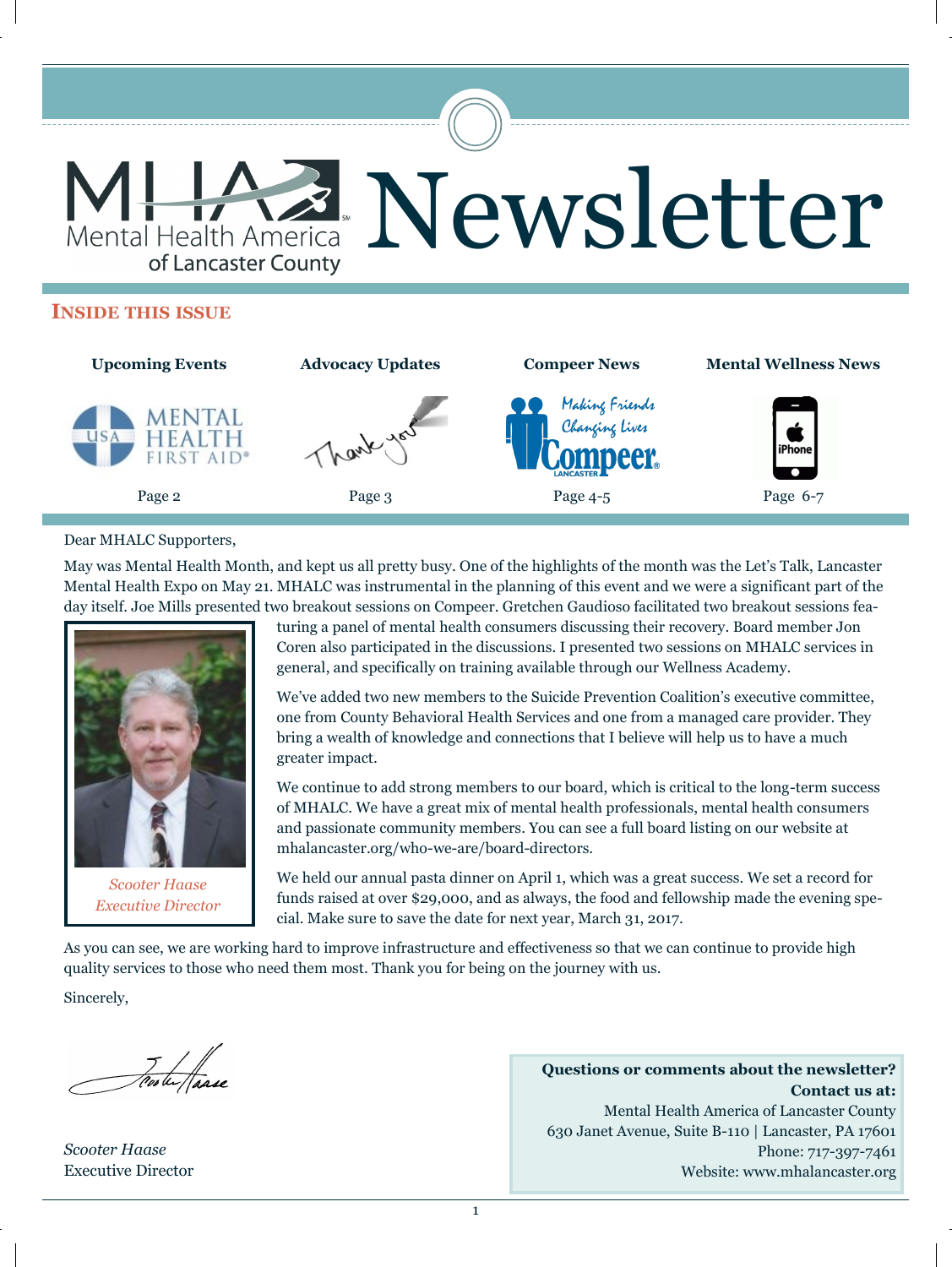## MHALC BOARD OF DIRECTORS

**Doug Hopwood,** *President* **Phil Hess,** *Vice President* **Gary Yoder,** *Treasurer* **Wendy Booker,** *Secretary*

> Crystal Clark Jonathon Coren Tracey Lavallias Alex Pineda Amanda Rosh Debra Scheidt Amy Sechrist Keith Shetter Nicole Specht Karen Straub Julie Weaver Tanya West

## MHALC STAFF

**Scooter Haase** *Executive Director*

**Gretchen Gaudioso** *Client and Family Advocate*

**Joe Mills** *Compeer Program Manager*

**Barbara Perry** *Administrative Assistant*

**Kaitlin Specht** *Marketing Coordinator*

> **Peggy Shaffer** *Accountant*

# UPCOMING EVENTS

- **QPR Suicide Prevention Training** | Fri., Oct. 7 | 1:00 to 4:00 PM QPR stands for Question, Persuade, and Refer. This training will teach you how to recognize the warning signs of a suicide crisis and how to question, persuade, and refer someone to help. This course costs \$15; some scholarships may be available. Please call the MHALC office at 717.397.7461 to sign up.
- **Youth Mental Health First Aid |** Wed., Sept. 14 | 7:45 AM to 5:00 PM Learn to identify, understand, and respond to the signs and symptoms of addiction and mental illness in youth and how to assess a situation to provide appropriate help. This course costs \$25; some scholarships may be available. Please call the MHALC office at 717.397.7461 to sign up.
- **International Suicide Survivor's Day |** Sat., Nov. 19 | 7:45 AM to 5:00 PM One day a year, people affected by suicide loss gather in their local communities to find comfort and gain understanding as they share stories of healing and hope. Stay tuned for future updates by visiting stopsuicidelancaster.org.
- **Walk for D.E.S. |** Sat., Sept.. 10 | 7:45 AM to 5:00 PM 5k Walk/Run held at Manheim Township Park, 209 Petersburg Rd., Neffsville, Pa. Contact 717.207.9634 or visit walkfordes.org for more information.

### **FREE DROP-IN SUPPORT GROUPS** *Unless otherwise noted, groups meet at the Community Services Building 630 Janet Ave, Lancaster, PA 17601*

Most support groups are peer-facilitated, which means that the individual leading the group has walked in your shoes. Peer-facilitated support groups are a great place to start your recovery journey. We hope you'll find that by hearing others' stories, you'll feel less alone in your experiences. Reach out today – we're here to support you.

**Anxiety, Panic & Obsessive Compulsive Disorder Support Group** 1 st, 3rd, 5th Mondays | 7:00-8:30 pm | Room B-103

> **Bipolar Educational Group** 1 st & 3rd Mondays | 7:00-8:30 pm | Blair Room

**Bipolar Discussion Support Group** 2nd & 4th Mondays | 7:00-8:30 pm | Blair Room

**Bipolar Support Group** 2nd Thursdays | 12:00 pm (lunch provided) Hempfield United Methodist Church | 3050 Marietta Avenue, Lancaster PA

**Depression Awareness & Men's Needs Support Group** 1 st, 3rd, 5th Tuesdays | 7:00-8:30 pm | Room D-155

**Depression Awareness and Women's Needs Support Group** 1 st, 3rd, 5th Tuesdays | 7:00-8:30 pm | Room B-107

**Moms Supporting Moms Group** 2nd & 4th Fridays | 9:00-10:00 am | Room B-107 *For women experiencing postpartum depression | Nursing infants welcome*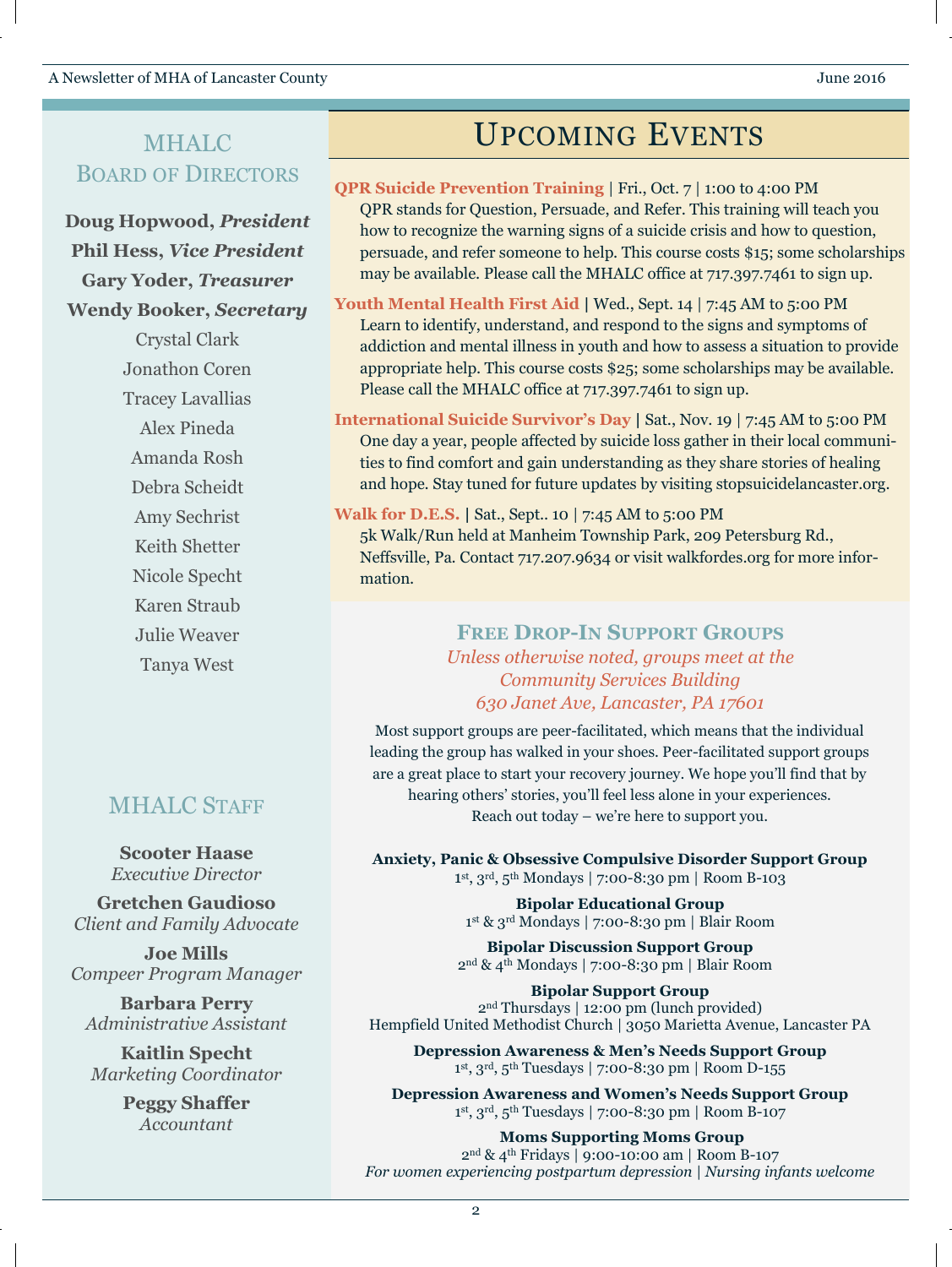## **ADVOCACY UPDATES**

### THANK YOU LETTERS FROM PRISON *GRETCHEN GAUDIOSO, CLIENT AND FAMILY ADVOCATE*

Almost every week I get a letter from a state prison or the Lancaster County Jail. They are mostly letters from people that were in my mental health group and have either moved within Lancaster County Prison to a different pod, or they have been transferred "upstate". The letters range in things like: "I wanted to let you know I made it here," "I am okay," "I just wanted to reach out to tell you that I have brought all of the information you gave us with me, and I will be in touch when I am finished," and "Thank you."

Recently I received a note from a gentleman that had been in my men's mental health group, which meets every Wednesday, for six months. He said, "Thanks for all of your help, and thanks for giving me the tools I need to get help and for showing me I can be helped and that I am not a piece of crap."

This note resonated with me because I try my best to inspire them to feel better about themselves. Being in prison, you are made to feel like you are nothing and that you can not amount to anything. Teaching people that all along it is their mental health that has gotten in the way of them leading a rewarding life and giving them the tools to change is my goal.

I was glad and touched that he has recognized that he can change and get help and be the man and father he wants to be. Important programs like this are often forgotten, and because of generous donors like you, we are able to continue to help in the prison. We believe that everyone's journey is different, and we are here to help those be an important part of the community once again.

### FEATURED VOLUNTEER

### *ROBBIN HIGGINS, SUPPORT GROUP FACILITATOR*

For many years, I had been familiar with Bipolar Disorder because my daughter was diagnosed with it in her late teens. I never could understand why she would act the way she did or do the things she did until I was diagnosed with Bipolar also. I was working full-time in the banking industry and due to a very stressful circumstance, I became very sick. I was misdiagnosed with major depression, anxiety and PTSD, and I could no longer work. I was a wreck. That happened about 15 years ago, and it wasn't until 10 years ago that they finally gave me the right diagnosis… Bipolar 1.

I stumbled upon the Bipolar Support Group on the internet about 9 years ago and my daughter and I started attending it together. I tell people that the medicine I take every day and the therapist and psychiatrist that I see are important, and without the support of the Monday night group, I probably would not have survived. I developed a bond with the people in the group and it became my safe place where I could be open and honest and not afraid that I would be judged. I am so thankful for MHALC for providing that outlet for people like me.

I have been stable now for about 5 years. When I was asked to help out the facilitator at the time in case she needed time off, I jumped at the chance. Shortly after, I was facilitating every Monday and I started gaining more confidence and feeling better about myself. As the facilitator, I make sure that the rules are followed, and I keep the meeting flowing smoothly. I ask questions, and most importantly, I am there to listen. On educational nights, I will provide a topic to be presented and discussed. I look forward to Monday nights because it was a major part in the road to my recovery.

**If you or someone you know are in need of Client/Family Advocacy Services or education for your school or community group please contact MHALC at 717-397-7461 or email gretchen@mhalancaster.org.**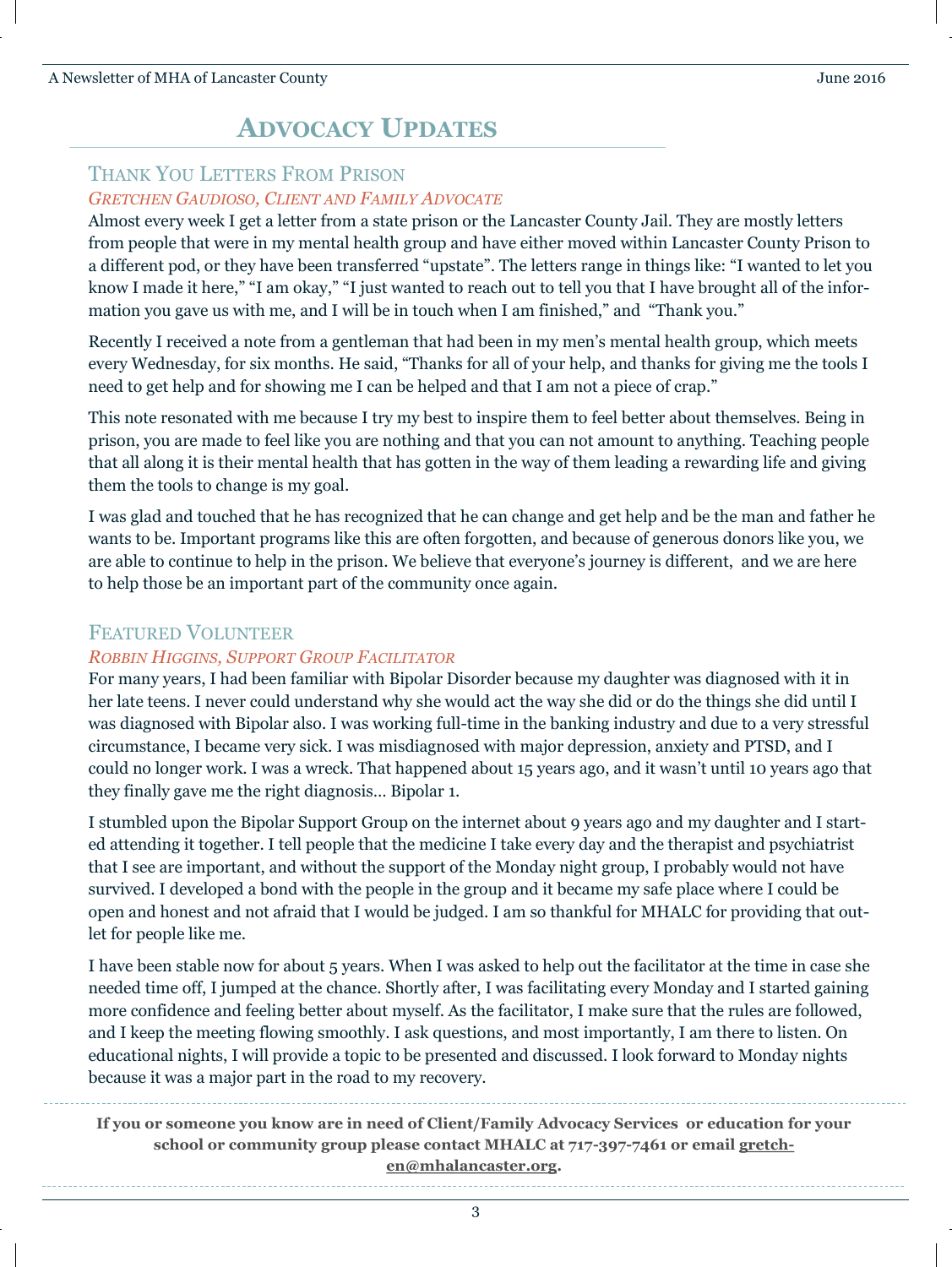# **UPDATES FROM COMPEER**

### 15TH ANNUAL FRIENDSHIP LUNCHEON *JOE MILLS, COMPEER PROGRAM MANAGER*

On a snowy Saturday, April 9th, over 60 volunteers and friends joined to celebrate our 15th Anniversary. Although the snow kept some folks home, those attending enjoyed reminiscing, looking through history-filled scrapbooks and pictures, storytelling, and sharing good times.

We honored and presented gifts to friendships celebrating 5 and 10 year anniversaries. Sarah Myers, Compeer Lancaster Founder, presented the first 15th Anniversary Compeer Friendship gift.



#### **Fifth Year Award: Ethel & Alta; John & David; Dawn & Barbara; Dawn & Nancy**

#### **Tenth Year Award: Mary Ann & Becci; Valerie & Sally; Barbara & Lucinda**



( From left to right: Emily, Cynthia) (From left to right: Gary, Barry)

#### **Fifteenth Year Award: Doug & Seth**

*"This has been an amazing experience. It's my first time here at this luncheon, I just want to thank you all for coming here. Ever since I've been connected with my friend, Emily, my anxiety has gone way down, my depression has totally gone down." Cynthia, Compeer Friend*

*"Barry has taught me a lot, and it goes both ways. Barry has taught me how to stay positive, and he's one of the most positive people I've met in my life." - Gary Yoder, Board Member*



### FRIENDSHIP STORY

Chris and Sarah got together in December 2014. These friends have a unique beginning. Chris tells the story that she could not find Sarah's house for their initial visit, then Sarah said that she could not find Chris' house when she went there for the first time. From their story, it is pretty certain that they now have found each other! Here is what Chris had to say:

"My friend and I have enjoyed common interests: walks at various parks/trails, we try a different one just about every week! Window shopping or getting a bargain at a discount store. Coffee at McDonald's. Talking about the day, the week. Weekly phone calls to say Hello. Praying for one another throughout the week, especially if we know the other is having a rough week. My friend and I find ourselves living alone and this has helped us both to get out and not be isolated."

### ANNUAL SURVEY

The Compeer model of intentional friendship has been added to the SAMHSA National Registry of Evidence-Based Programs and Practices (NREPP). The Annual Compeer Survey went out this spring, and 85% or more responded positively to: feeling a sense of belonging to others and feeling connected to other people; participating in more leisure activities in the community; and having more confidence in managing their health concerns. There was also an increase in interests like joining a faith/religious group, volunteering in the community, and participating in more activities. All comments to the survey included how important their friends make them feel.

*"Having someone who takes the time out of her life and family and busy day to call, keeps me in touch to get together weekly, even if it's a call. My other friends and counselors hardly have time for me." - Anonymous*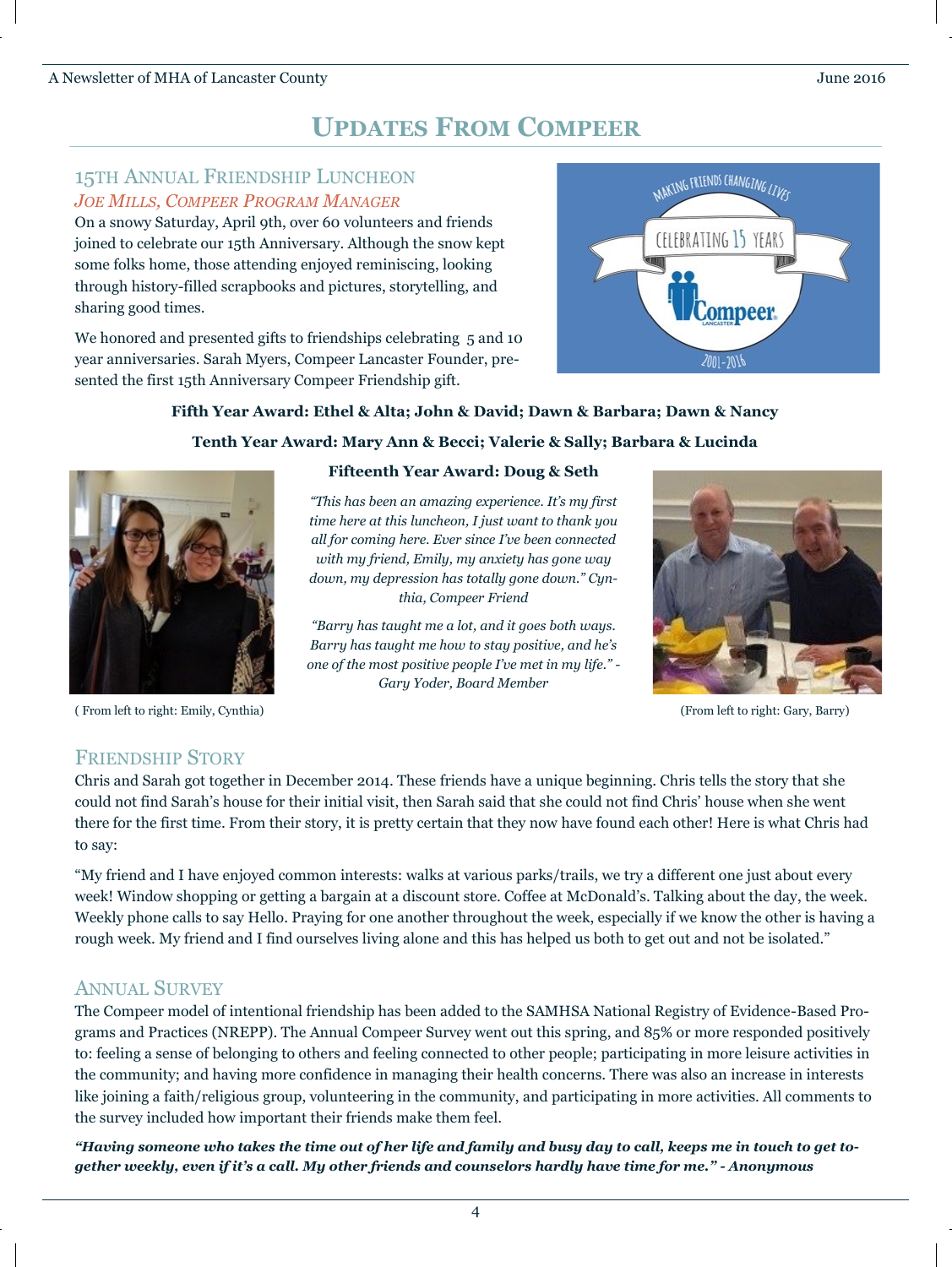# **COMPEER AND COMPEERCORPS VET2VET**

# CAN YOU SEE YOURSELF AS A COMPEER FRIEND?

Compeer volunteers commit to a **1-year match** and spend about **4 hours per month**  with their friend.

Friends are matched based on age, gender and general interest and

**spend time together doing things they both like**, such as going for a walk, watching a sporting event, or getting coffee together.

**If you know how to be a friend, you can be a Compeer volunteer.**

To find out more about getting matched, visit our new website at **www.compeerlancaster.org** or contact Joe Mills at jmills@compeerlancaster.org.



### SPOTLIGHT ON OUR FRIENDS: KIM AND TINA *MATCHED SINCE JANUARY 2016*



#### **Tina and Kim became friends in January 2016. Here's what they have to say:**

**KIM:** "You certainly found a wonderful match! We have so many things in common! I was ready to give up on you finding me a "compeer friend!" And Tina and I do not think of each other as "compeer friends!" But, rather, friends for life! I am so glad you didn't give up on me, when I was too afraid to go to the college coffee shop to meet Tina! Thank you for insisting you, Tina, and Jade come to my house, after I would not come to the coffee shop! Tina and I will always remember that day we met on my front porch! It was definitely worth the wait!"

**TINA:** "I became involved in Compeer through the Veterans Expo. Having my

friendship means a lot to me because I have a lot of the same issues and would have loved having this service available to me during my rough times. I know how important a support network can be. We go shopping for different things, mainly thrift shopping or grocery shopping, but they are things that help her get out of the house. She even came to my house one night! I've invited her to my wedding-that's how close I feel we've gotten. I just want to share the joy with her. I enjoy seeing her happy when I am around and we go places to shop or eat."

*(Kim and Tina trying on different hats to match their personalities during a fun shopping trip)*



## **Save the Date for these Upcoming Compeer Lancaster Events:**

**15th Annual Compeer Picnic** | Thursday, August 4th, 2016 | 5:30 PM—7:30 PM Long's Park: Pavilion #2 | US-30 & Harrisburg Pike, Lancaster, Pa. 17601

Compeer will provide hamburgers, hot dogs, drinks, and table settings. Please bring your favorite snack, salad, fruit, or dessert. You are welcome to bring one friend or family member with you. Please call the Compeer office at 717.397.7461 to RSVP and to let us know what you will be bringing. We can't wait to see you there!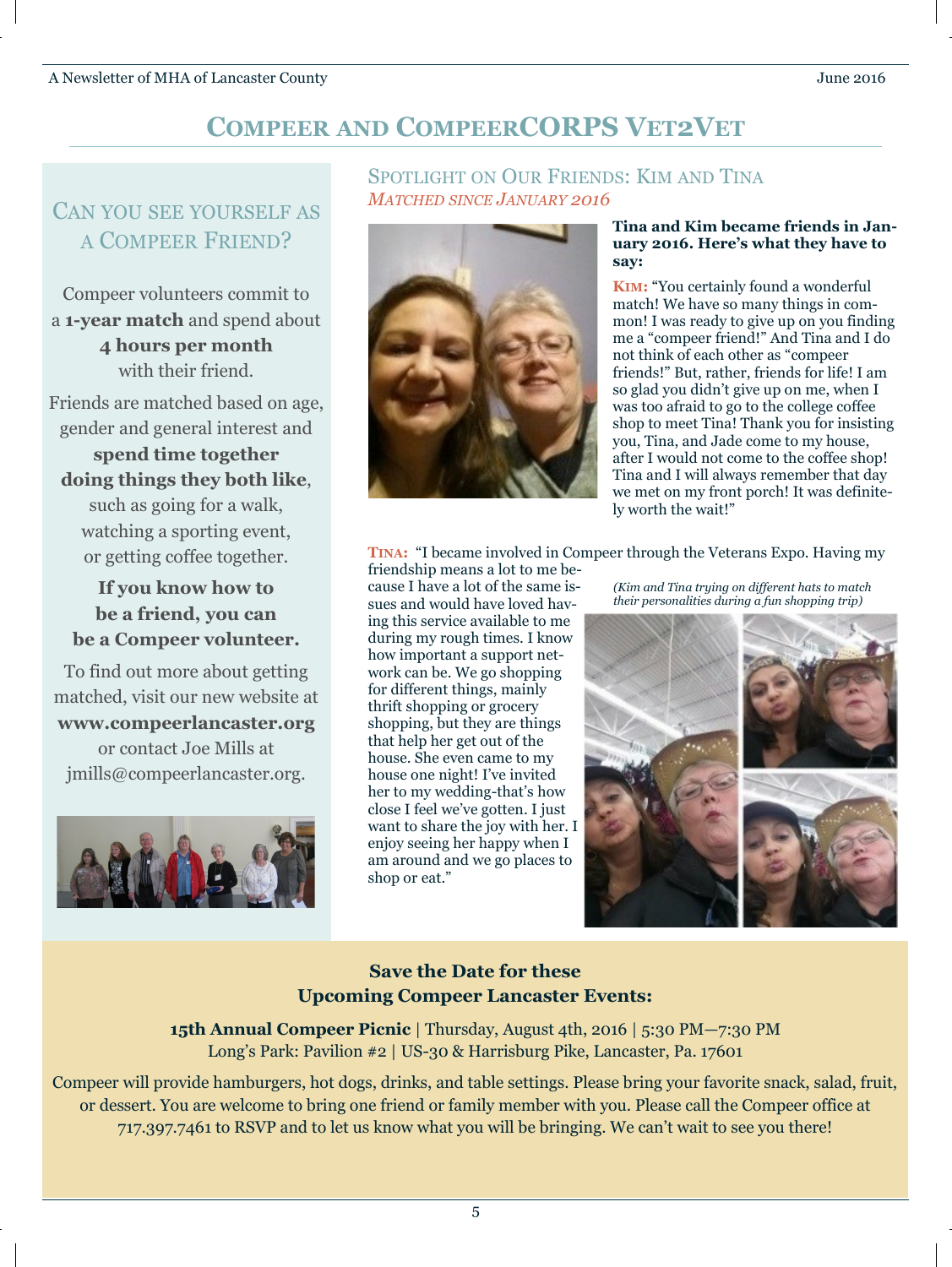## **MENTAL WELLNESS NEWS**

### LIMITING SCREEN TIME, IMPROVING MENTAL HEALTH *REGAN BOLOTIN, MHALC INTERN*

#### **Our advice to you: Put your phone down and connect with the people around you.**

For many of us, smartphones have become part of our daily routine – they are our alarm clock, provide us with music on the commute to work, and make it easy and timely for us to answer emails and connect with people.

While these devices undoubtedly make our lives easier and provide us with entertainment, they may also be negatively affecting our mental health. It is important to know these facts about smartphones, and be conscious about how often we glance at our screens.

 When you choose to put your phone down and listen, you are giving someone the gift of your full attention, and also living in the moment. Both of these things will benefit your overall mood (4).



- Spending time staring at a screen has been shown to affect our impulsivity, mood and our ability to pay attention (2).
- The amount of time we spend looking at our phone screen increases the negative thoughts that come into our head. These are the thoughts we try to push away, but can sneak back in when we spend time on our smartphones (3).
- Many of us seem to get in the routine of browsing social media or the internet on our phones before we fall asleep, however, studies show that this habit actually makes it harder to fall asleep (2).
- Sometimes we may look to our phones to connect us with other people, but it turns out that smartphone dependency increases feelings of loneliness. Making new friends and building relationships is only harder when you are focused on your phone (1).

Let's challenge ourselves to try limiting the amount of time we spend on our smart devices. The next time you sit down for a meal with family and friends, suggest that everyone puts their phone in the middle of the table for the remainder of the meal, and discover how much more engrossed everyone is in conversation.

- 1. Bian, M., & Leung, L. (2014). Linking Loneliness, Shyness, Smartphone Addiction Symptoms, and Patterns of Smartphone Use to Social Capital. *Social Science Computer Review, 33(1), 61-79. http://dx.doi.org/10.1177/0894439314528779*
- 2. Dong, Guangheng, Yanbo Hu, and Xiao Lin. "Reward/<u>[Punishment](https://www.psychologytoday.com/basics/punishment)</u> Sensitivities Among Internet Addicts: Implications for Their Addictive Behav-
- iors." *Progress in Neuro-[Psychopharmacology](https://www.psychologytoday.com/basics/psychopharmacology) & Biological Psychiatry 46 (October 2013): 139–145. doi:10.1016/j.pnpbp.2013.07.007.* 3. Han, Doug Hyun, Nicolas Bolo, Melissa A. Daniels, Lynn Arenella, In Kyoon Lyoo, and Perry F. Renshaw. "Brain Activity and Desire for Internet Video
- Game Play." *Comprehensive Psychiatry 52, no. 1 (January 2011): 88–95. doi:10.1016/j.comppsych.2010.04.004.*
- 4. Roberts, J., Pullig, C., & Manolis, C. (2015). "I need my smartphone: A hierarchical model of personality and cell-phone addiction." *Personality And Individual Differences, 79, 13-19. http://dx.doi.org/10.1016/j.paid.2015.01.049*

## GIFTS OF JOY *PEGGY SHAFFER, ACCOUNTANT*

Last year, our offices turned into wonderfully wrapped gifts for people with a mental illness. We were fortunate to have partners in the community who helped fulfill the gift request of the individual. Our offices are so colorful during the month of December.

Each year, the counselors ask their clients what they would like as a Christmas gift, and MHALC compiles the list. We are fortunate to have churches, organizations, as well as monetary contributors to help fill the requests. Often times this is the only gift that an individual will receive. Last year, we were amazed that we were able to provide well over 800 gifts to at least 500 people.

If you belong to an organization, your organization may want to consider receiving gifts to be purchased. Your gift of \$25 or more helps us bring happiness to those in need during the holiday season. Help make the season brighter for hundreds of local people by contributing to MHALC's Gifts of Joy Holiday Drive this upcoming holiday.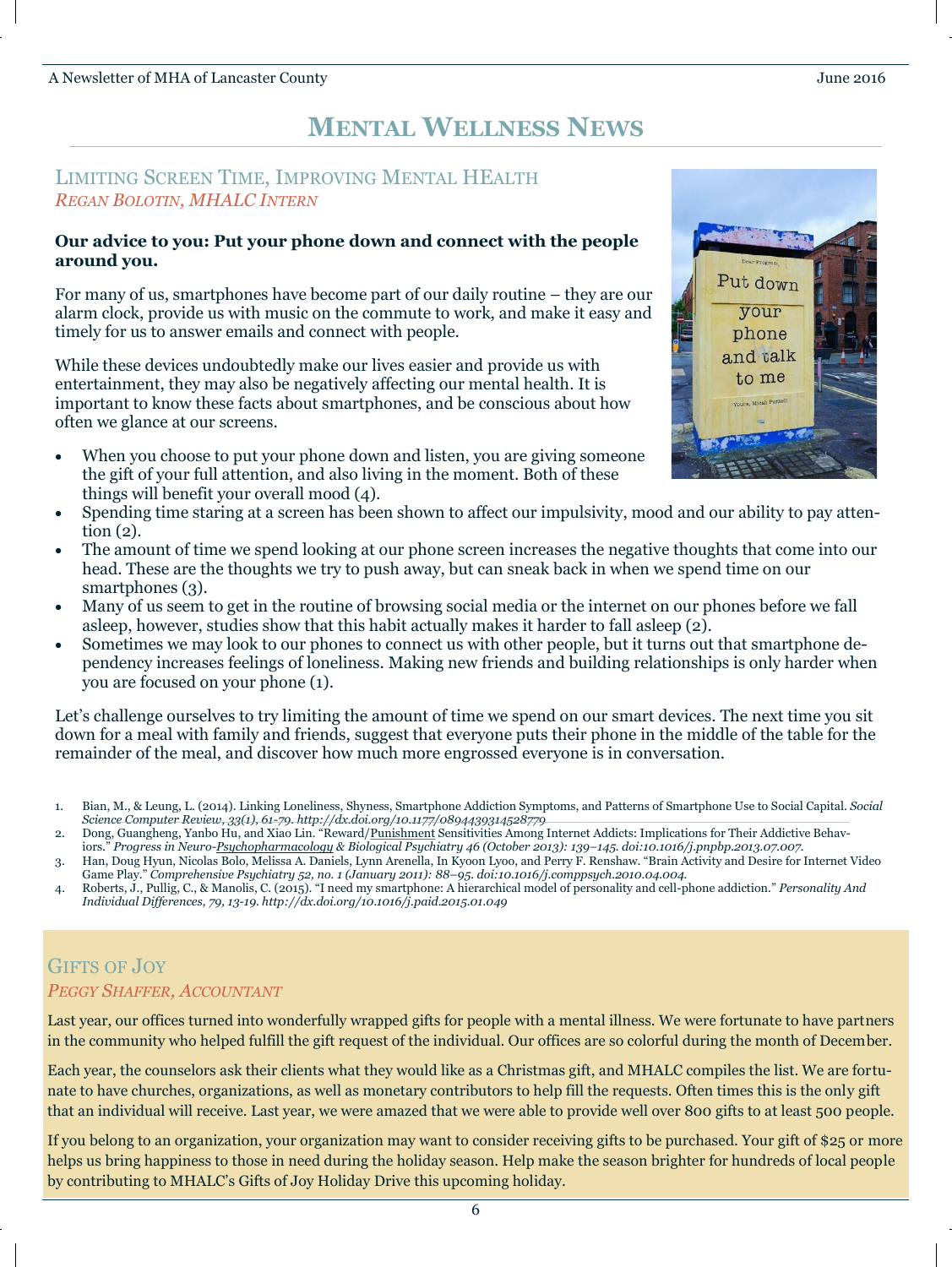A Newsletter of MHA of Lancaster County June 2016

## **WELLNESS ACADEMY**

## BRAIN HEALTH | JANET BRIAN MILLS

Description: Much is said about maintaining healthy bodies, but what about our brains? The brain is our master control center. Healthy brains are key to a holistic approach toward, "change and transformation." This interactive workshop will include: basic brain information, reworking our brains for happiness, and an exploration of the work of psychologist Paul Nussbaum, Ph.D. His research indicates that physical activity, socialization, mental stimulation, spirituality, and nutrition are essential for good brain health.

Details: To be determined. Please refer to our News & Events Calendar for updates: mhalancaster.org/news-events

## MENTAL HEALTH FIRST AID (ADULT & YOUTH) | BRENT SWOPE & JAYNE MILLER

Description: Learn to identify, understand, and respond to the signs and symptoms of addiction and mental illness; recognize the risk factors and warning signs of mental health difficulties; how to apply the 5-step action plan to assess a situation and provide help; and understand what local resources are available and where to turn to for help to guide someone towards getting appropriate professional help.

Details: \$25 per training (includes a light breakfast and lunch; scholarship opportunities are available) | Community Services Building, Blair room (unless otherwise noted) located at 630 Janet Ave., Lancaster, Pa. 17601. Trainings for 2016: Adult Training: Wed., Sept. 14, 2016 | Youth Training: Wed., Nov. 9, 2016

## OFFICE YOGA | PEGGY SHAFFER

Description: Come for an hour of yoga and relaxation, learning simple movements you can incorporate into your work day. MHALC's Peggy Shaffer, certified yoga instructor, will lead this session.

Details: \$5 suggested donation | Noon to 1 PM | Held on the 2nd Friday of every month | Community Services Building in Room B-107 (Unless otherwise noted) located at 630 Janet Ave., Lancaster, Pa. 17601

### QPR SUICIDE PREVENTION | GRETCHEN GAUDIOSO OR TRAINED QPR VOLUNTEER

Description: QPR stands for Question, Persuade, and Refer; the acronym is a play on CPR training, another important lifesaving method. This training will teach you how to recognize the warning signs of a suicide crisis and how to question, persuade, and refer someone to help. As with CPR training, this training is appropriate for all; we never know when we may find ourselves supporting someone through a mental health crisis. This training is particularly useful for individuals working in social services, education, faith-based groups, and medicine.

Details: \$15 per person | Held on the first Friday | 1 PM—4 PM | Community Services Building, Blair Room (unless otherwise noted), located at 630 Janet Ave., Lancaster, Pa. 17601.

Trainings for 2016: Fri., Oct. 7, 2016 | Fri., Dec. 2, 2016

PLEASE REACH OUT TO KAITLIN SPECHT AT 717.397.7461 OR KSPECHT@MHALANCASTER.ORG FOR ADDITIONAL **QUESTIONS OR INFORMATION REGARDING THE WELLNESS ACADEMY.**

### **Don't forget to follow us on social media!**

**Facebook:** facebook.com/mhalancaster, facebook.com/compeerlanc, and facebook.com/stopsuicidelancaster

**Instagram:** instagram.com/mhalancaster

**Twitter:** twitter.com/mhalancaster

**Pinterest:** pinterest.com/mhalancaster

**Youtube:** youtube.com/channel/UCAdXrupT7u1PL3d9FPRQeUQ